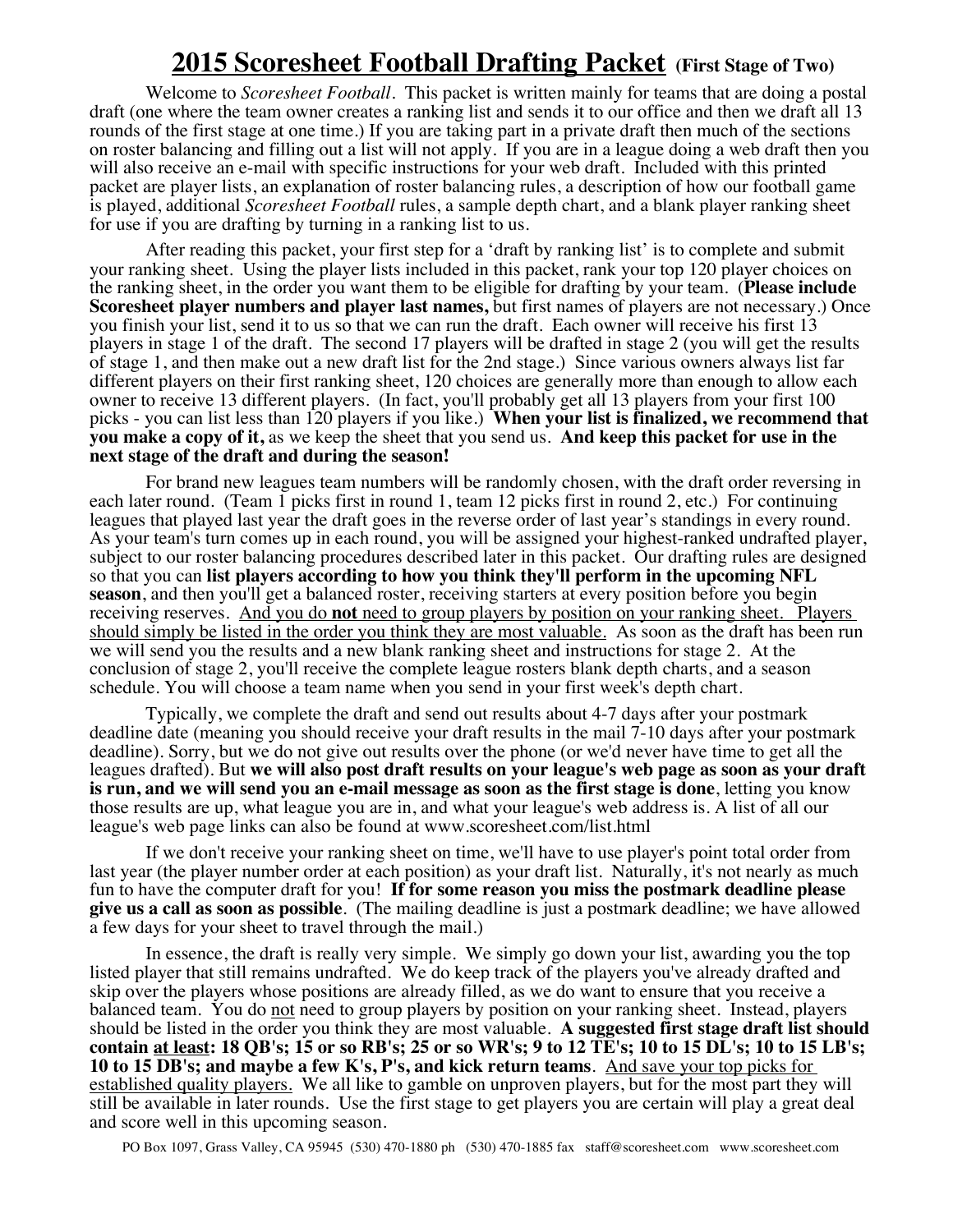## **Player Lists Explanation**

The player lists contain most of the NFL's projected starters for the upcoming season, and top backups at every position except offensive line, as of July 4th. We have tried to include most of the regulars and top backups from last season, plus others who are projected to get more playing time in the upcoming season (including a few top draft picks). Along with each player, we've printed their *Scoresheet* player number (the first number listed), his total points earned last year using our game's current formulas (the second number listed), his average rating **per actual game** he played last season, his age as of Opening Day, and his current NFL team. **Players with a dash next to their name are players that are unsigned as of July 4th to the best of our knowledge** - **in that case the team listed is the last team they played with**. Also, players with a (1) or (2) next to their name were first or second round draft picks in this spring's NFL draft. Players are sorted by position, and then within each position, by their point totals from last season. We do suggest you read through the entire list at each position, as it is NOT meant to be an ordering of how good we consider players to be. A better player may have been hurt last year, and so he may appear near the end of the list at his position.

These lists are certain to be missing a few players whom you feel will make an impact during the upcoming season. **Feel free to list whomever you want on your draft list** - you are **NOT** limited to the players shown. But you do need to **specify** a player's **full name, position, and NFL team** if he's not shown on our lists (we can't draft someone for your team if we do not know who he is). Remember, a player will be valuable to you only if he plays in the NFL that week. You should consider who else is on his NFL team - even a good player won't help you much if he's stuck on the bench behind an All-Pro. **NOTE: Defensive players only score defensive points - offensive players only score offensive points! And players can ONLY be used at the position shown in the draft lists for the entire upcoming season.** 

## **How a Game is Played**

Points are scored as follows:

| <u> Offensive Players</u> |                          | <u>Defensive Plavers</u> |                       | <u>Kickers</u>           |                       |  |
|---------------------------|--------------------------|--------------------------|-----------------------|--------------------------|-----------------------|--|
| 0.04                      | Passing Yard             | 0.44                     | LB/DB Tackle          | 3.00                     | Field Goal            |  |
| 0.20                      | Completion               | 0.22                     | LB/DB Assist          | $-0.30$                  | 50+ Attempt           |  |
| 1.00                      | Passing TD               | 0.60                     | DL Tackle             | -1.00                    | 40-49 Attempt         |  |
| $-0.24$                   | Passing Attempt          | 0.30                     | DL Assist             | $-1.70$                  | 30-39 Attempt         |  |
| $-1.20$                   | Interception             | 1.00                     | Sack                  |                          | $-2.40$ 17-29 Attempt |  |
| 0.07                      | Rushing Yard             | 0.50                     | Stuff                 | 1.00                     | Extra Point           |  |
| 1.75                      | Rushing TD               | 1.50                     | Interception          | $-0.70$                  | EP Attempt            |  |
| $-0.15$                   | Rushing Attempt          | 0.06                     | Int Ret Yard          |                          |                       |  |
| 0.04                      | Receiving Yard           | 1.00                     | Int Ret TD            | <u>Kick Return Teams</u> |                       |  |
|                           |                          |                          |                       |                          |                       |  |
| 0.20                      | WR/TE/QB Recptn          | 0.75                     | Fumble Recovery       | 0.06                     | Return Yards          |  |
| 0.10                      | RB Reception             | 0.03                     | Fumble Ret Yard       | 1.00                     | TDs on a return       |  |
| 1.00                      | Receiving TD             | 0.50                     | Fumble Ret TD         |                          | -1.00 KO Ret Attempt  |  |
| $-1.50$                   | Fumble Lost              |                          | -1.00 Pass Intf. Pen. |                          | -0.30 P Ret Attempt   |  |
| 0.20                      | Pass 2-pt. Conv. 1.50    |                          | Forced Fumble         | 2.00                     | P or FG Block         |  |
| 0.35                      | Rush 2-pt. Conv. Punters |                          |                       |                          |                       |  |
| 0.20                      | Rec. 2-pt. Conv.         | 0.04                     | Yard                  |                          |                       |  |
|                           |                          | 0.60                     | Inside 20             |                          |                       |  |

For example, if your field goal kicker tries one field goal of 33 yards and makes it, and he is 2 for 2 on extra points, he has earned 1.9 points for you. (3.00 for the good field goal, plus 2.00 points for the 2 extra points; minus 1.70 for the 30+ yard attempt, minus .70 for each extra point attempted.) Similarly, if a RB gains 80 yards on 20 carries, with one touchdown, plus 15 receiving yards on two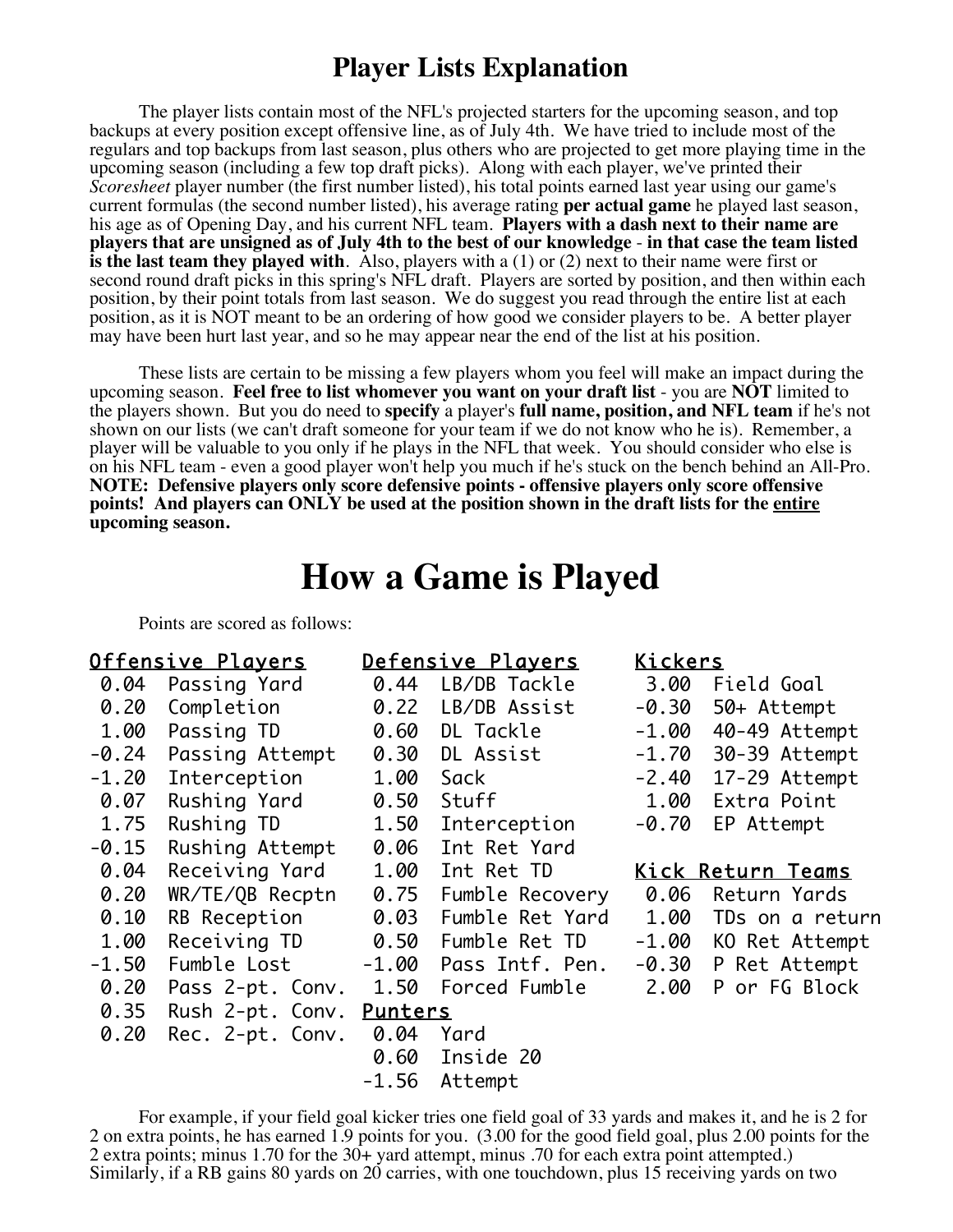catches, he has earned 5.15 points. (5.6 points for the rushing yards, plus 1.75 points for a rushing TD, minus 3 points for 20 attempts at a cost of .15 points per attempt, plus 0.6 points for the receiving yards, plus 0.2 for the 2 receptions.) For receptions, running backs get .10 for each catch, and all other offensive players get .20 for each catch. Similarly, each tackle is worth .60 if made by a defensive lineman, and .44 if made by a linebacker or defensive back. Also, regarding kick return teams, if a kick/punt is not attempted to be returned – for example, kicks/punts that go out of bounds, out of the end zone, touchbacks, fair catches and onside kicks that are not attempted to be advanced – those kicks do not get charged as a return attempt.

**NOTE: Players can only be listed on your depth chart at the position we listed them at on these player lists**. **Also, offensive players can not score defensive points, and defensive players can not score offensive points**. For example, even if a defensive back plays some at WR in the NFL this year their offensive points will **NOT** count for you - he only earns Scoresheet points in the defensive category. Otherwise it would be like you were playing an extra guy on offense! Also, **individual players do not score points for what they do on return teams** - it is the return **team** which earns the points. For example, Percy Harvin only earns points for what he does on offense - he does not earn Scoresheet points for what he does on special teams (the Buffalo Return Team gets those points).

In that week's *Scoresheet Football* game, each team's final score is obtained from the total of its offense (QB, RB(s), WRs, TE, K, P and KRT); **minus** the opponent's defense (2 DL, 2 LB and 2 DB). We then add 15 points to each team's total to avoid having negative scores. The team with the higher score wins! Once games are played the results are final.

We do have rules built into the program which have been established to facilitate **automatic replacement of injured players**, or players whose teams have a bye that week. The final selection of players for given positions for a given week is determined as follows:

If your starting QB has less than 12 scoring plays (pass attempts plus rushes) that week, we go to your backup players and play your first listed backup QB who has at least 12 pass attempts plus rushes. Exception - if the QB you listed as a starter, or one of your backup QBs listed higher than the one who qualifies with 12 'plays' does play that week in the NFL (meaning he earns Scoresheet points that week), and earns more points than the QB who qualifies we will use the (first such) higher listed QB. This works the same for all positions. What this means is that you will not get penalized by having your starter score more points than your backup, but then not get used because he does not qualify. These 'qualifying rules' are designed to help you by automatically replacing injured players! However, a nonqualified starter without enough plays to qualify that gets zero points does NOT play over a backup with negative points. Otherwise team owners could purposely write in starters they know won't play - a guy who is injured or on a bye - and then the worst they could get is zero. If no QB qualifies (has at least 12) rushes plus pass attempts), we use your first QB listed who scores points. If none of your QB's score then you will receive 0 points from the QB position. Similarly, we use a starting RB(s) if he has at least 5 scoring plays (rushes plus receptions). If one of your starting RBs does not 'qualify' we go to your backups, using the top listed RB who does qualify with 5 'plays', unless your starter (or higher backup) had more points, in which case we use him. If no RB has 5 'plays' your first listed RB(s) who scores more than 0 points will play. For all positions: **if a player you have listed as a starter plays enough to qualify, he'll be used even if he scores less than backups you've listed behind him. Your coaching decisions DO matter!**

At WR and TE, a player with 1 reception will be used. Also, a 2nd starting RB or 3rd starting WR may be replaced by a backup RB **or** WR - we will use the first listed qualifying backup from **either** position. On defense, if a starter gets any non zero statistic then he will play. Otherwise, we revert to your backups. The same applies for your kicker, punter, and kick return team - if they are not involved in any plays then we go to your backup. **If your starters qualify according to the above minimum number of plays, then your backups naturally will not score for you that week.**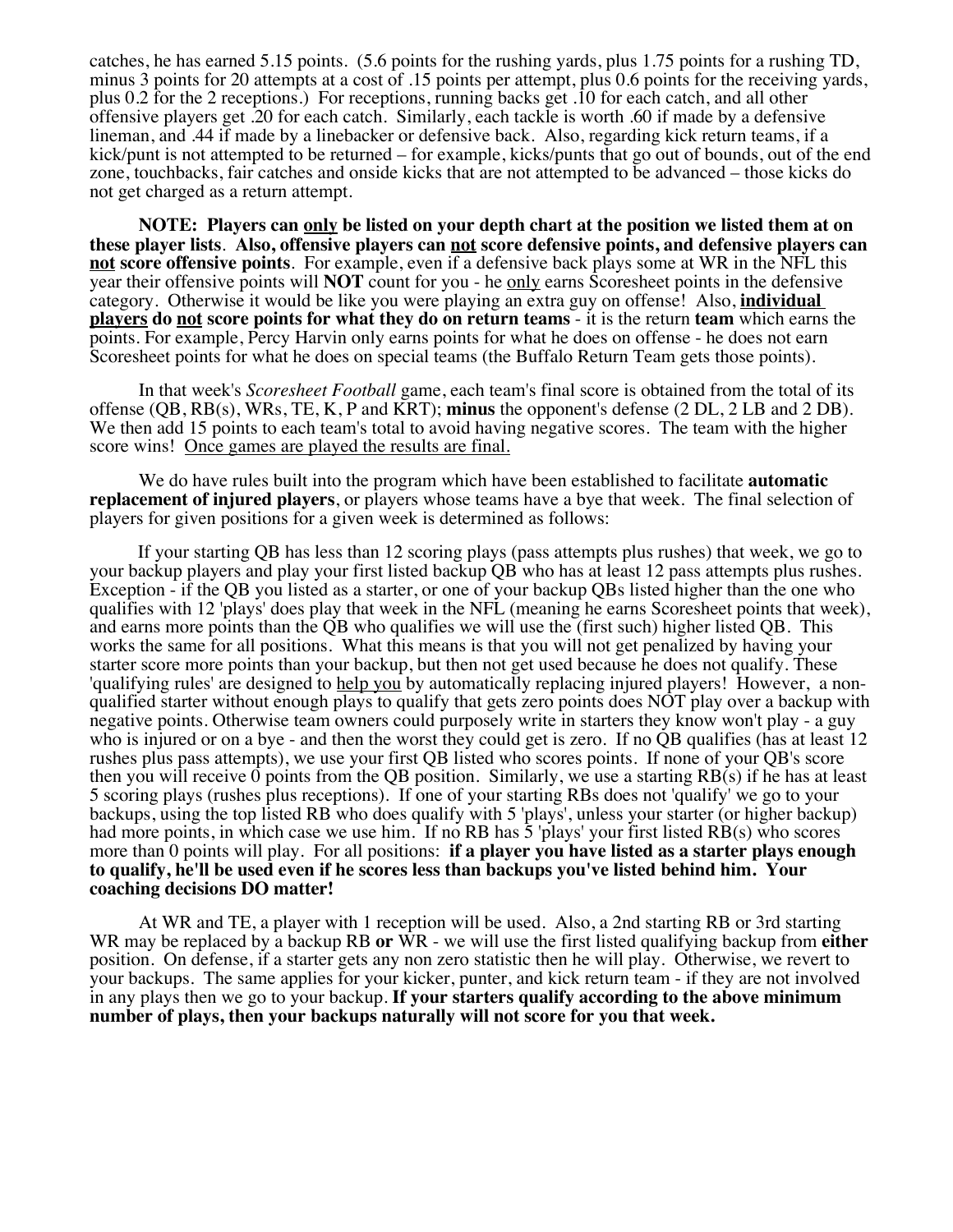## **Roster Balancing Procedures**

In each weekly *Scoresheet Football* game, you'll use 1 QB, 2 DL, 2 LB, 2 DB, 1 K, 1 P, 1 NFL punt & kickoff return team; and either 2 running backs and 2 wide receivers and one tight end, or 1 running back and 3 wide receivers and one tight end, or 1 RB, 2 WRs and 2 TEs. (That is, the last offensive spot can be filled by **either** a running back **or** a wide receiver **or** a tight end.) In addition to these 15 starters, you'll draft 15 backups. These backups will be used if a regular starter is injured or his team has a bye in the NFL, or if you trade or demote your starter.

The way our draft program works is that in each round, when your turn comes up, the computer goes down your ranking sheet, giving you your highest ranked available (undrafted) player. In addition, to make sure you get a balanced team, we have **roster-balancing rules** written into the draft program. The purpose of these roster-balancing rules is to fill your starting positions before you receive any less important backups. (We figure you don't want to get 8 wide receivers before you get a single running back!) **We have tried to design our roster-balancing rules so that you can simply list players according to what you think they are worth (a simple ranking order), and then you will get a balanced roster. Our intent is that even if you skip (or just skim) the following 2 pages, which describe in detail our entire roster balancing rules, the draft will occur as you'd like.** Of course, you can read the following rules in detail, and you will (hopefully) have a more complete understanding of our draft-by-list system.

The way roster balancing works is: once you get a full complement of starters at a position (this is one QB, 2 DB's, 2 RBs,3 WR's, etc.) we skip over your other listed players at that position, until we get to a player on your list that plays a position at which you still need a starter. For example, you might think a good TE is very important, and so you might rank 6 of them in your top 12 choices. Once you get one TE we skip the next TEs listed and draft your highest ranked non-TEs in subsequent rounds. However, since you need 3 wide receivers, and 2 running backs, 2 defensive linemen, 2 linebackers and 2 defensive backs to fill your starters, we will NOT skip over any wide receivers you have listed until you have drafted 3 of them, and will NOT skip over any RBs, DLs, LBs or DBs you've listed until you have received 2 of each of them.

You only start 15 players each week, but because in each game you can play either 2 RBs and 2 WRs, or play 3 WRs and 1 RB, or play 2WR, 1 RB, 1 TE, we have you draft 2 running backs **and** 3 wide receivers before we consider those positions 'filled' with potential starters. (Tight end is considered filled for roster balancing purposes once you draft one TE – we assume most teams will not start two TEs each week.) After you have filled your starters at <u>every</u> one of the offensive and defensive positions (receiving one QB, 2 RBs, 2 DLs, 2 LBs and 2 DBs, one TE and 3 wide receivers), the computer goes back to the top of your ranking sheet, and starts similar roster balancing procedures for your backups. In the subsequent rounds you'll get 1 backup at each of: QB, RB, WR, TE, DL, LB and DB. After you have those backups, plus your starters at kicker, punter and kick return team, you will get your one more backup at any 7 different positions in the last 7 rounds. (**You only draft 13 players in this first stage** - rounds 14 and on do not happen until the second stage!)

Because some positions are generally considered 'more important' than others, there are some twists to the roster balancing rules. You do start one Punter (P), Kicker (K), and Kick Return Team (KRT) each week. But even though those players are 'starters', roster balancing will allow you to draft backups at other positions before filling your starters at P, K and KRT. If you have a player at K, P or KRT listed high on your draft list we will not skip over them to get to a player at another position, but likewise, we will not skip over players at other positions to fill your starters at kicker, punter and special teams, until you have both starters and one backup at all the other positions.

**In addition**, you may override the roster balancing rules by putting a plus sign (+) next to a player. This tells us that you want that player, even if you already have filled the position. For instance, you might want a 2nd quarterback before you fill all of your starters at other positions. In that case, if you have a quarterback listed with a plus next to his name we will let you draft that guy, even if you already have one QB and do not have starters at all other positions. Once you draft a player (even with a +), he does count at his position. Also, plus signs will only override roster balancing for ONE extra player at each position. You won't get a 2nd backup at a position before you have all of your offensive and defensive starters, or a 3rd backup until you have starters at all positions (including P, K and KRT), and at least 1 backup at all of the 7 offensive and defensive positions. **If you put the plus next to both**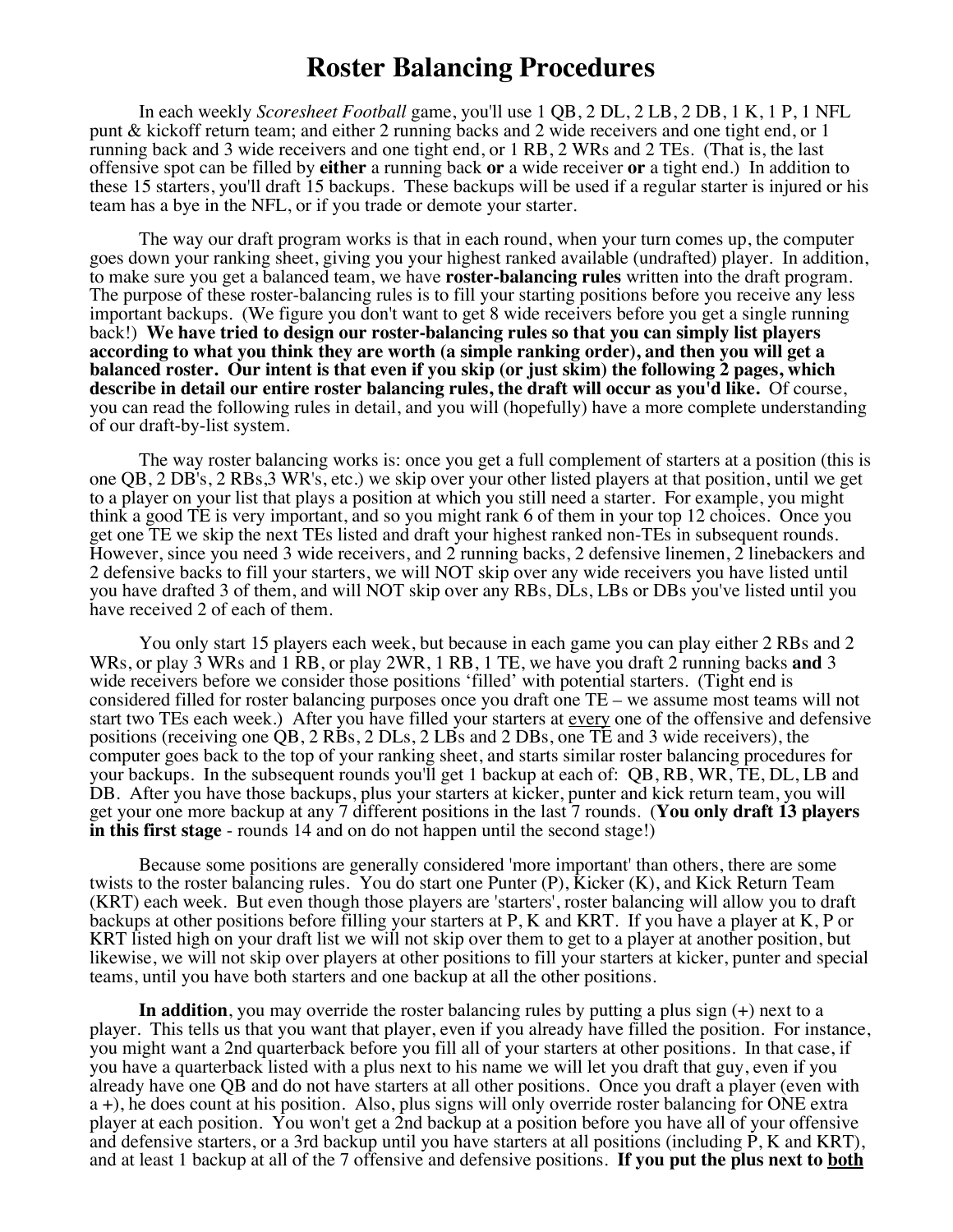### **the player number and the player's name then it is more likely to be noticed by us, and thus be typed in**!

Instead of listing a player on your ranking sheet, **you can also list a position with a plus (+)**. This tells us to try drafting any of the players that you've ranked **above** that point as an extra player at that position. That is, **it's the same as relisting everyone you've already ranked at that position, except this time with a plus after all of their names**. For instance, let's say you rank 25 RB's in your top 70 players, and then put "RB+" in the 71st slot. As soon as you get 2 RBs (filling your starters at RB), we'll skip over the other RB's you've listed and instead give you players from other positions that you do not yet have all your starters at. Then when we get down to your "RB+", we'll see if any of your RB's ranked above that point are still available. If so, you'll get the top one as your 3rd RB. If not, we'll ignore the "RB+" and keep going down your list. So putting RB+ does **not** automatically give you a running back at that spot no matter what - it just means we have now added a plus to all the RBs on your list above that spot, meaning if one is still available you can now get him as an extra RB.

In addition to all the above roster balancing (getting pretty complicated, eh?), we have a couple of special rule cases**.** It has been pointed out to us in years past that many owners would like to get a 2nd QB before filling all of their other starters. So, **we have the program automatically add a plus to all the QBs on your list once the 10th round of the draft is reached**. Adding this plus to QBs means that starting with the 10th round the program will not skip over your listed QBs to get to other players farther down your list (though once you get a 2nd QB you will not get a third QB until after you have all of your offensive and defensive starters.) This 'automatic plus' is taken off once you get all of your offensive and defensive starters, since at that point you can draft a backup QB without the plus. Finally, for the first round of the second stage, roster balancing is not used at all. In the first round of the second stage, when it is your pick, you will get the top listed <u>available</u> player on your second stage list, whether you are 'filled' at that position or not.

It is possible to have a player that you did not put on your ranking sheet assigned to your team if you do not list enough players at **each** position. The order in which players are assigned by default is simply the total number of points earned last season. (This is the order of the players in our draft packet.) To avoid this possibility, your ranking sheet should include players from many different positions. For example, even if you put down "QB+" you will still get at most 2 quarterbacks in the first stage - there is no reason to list more than 24 quarterbacks on your ranking sheet in a 12-team league. (12 teams with 2 QB's each only totals 24.) In fact, listing 18 or so QB's is probably plenty even if you want two QB's this stage; other owners will either list different quarterbacks, or may stick to our roster balancing and get every starting position filled before drafting backups. (On the other hand, to make sure of getting at least 1 OB you may need to list more than 12, since some other owners may use "+"s" to get 2 QB's each.) Again, a **suggested first stage draft list should contain at least: 18 QB's; 15 or so RB's; 25 or so WR's; 9 to 12 TE's; 10 to 15 DL's; 10 to 15 LB's; 10 to 15 DB's; and maybe a few**  the exact numbers of players listed should depend somewhat on how often you use the "+" option, if you use it at all.

You do **NOT** need to group players by position on your ranking sheet; our roster balancing in the draft will give you a balanced team. And please note that kick return teams are to be listed just like individual players for drafting purposes. On your ranking list, please specify them by number and NFL team.

**\*FREE AGENTS:** In addition to this pre-season draft, each week we will hold a free agent draft, with **every team** getting a free agent each week (except that **there is NO free agent draft during the playoffs**). Teams will pick in reverse order of the standings, and each will receive 1 new player. **Teams that do not turn in a new depth chart/free agent wanted list that week** will pick after all of the teams that did turn in a list, regardless of their won-loss record.) Teams that chose not to submit a new depth chart that week will have their previous week's free agent wanted list used. Each week's free agent draft is held before that week's games are played - so that you can use the free agent that week if necessary. Since you will all be tied at 0-0 going into the first games, the highest numbered team (team 12 in a 12 team league) will get to pick first in the first week's free agent draft.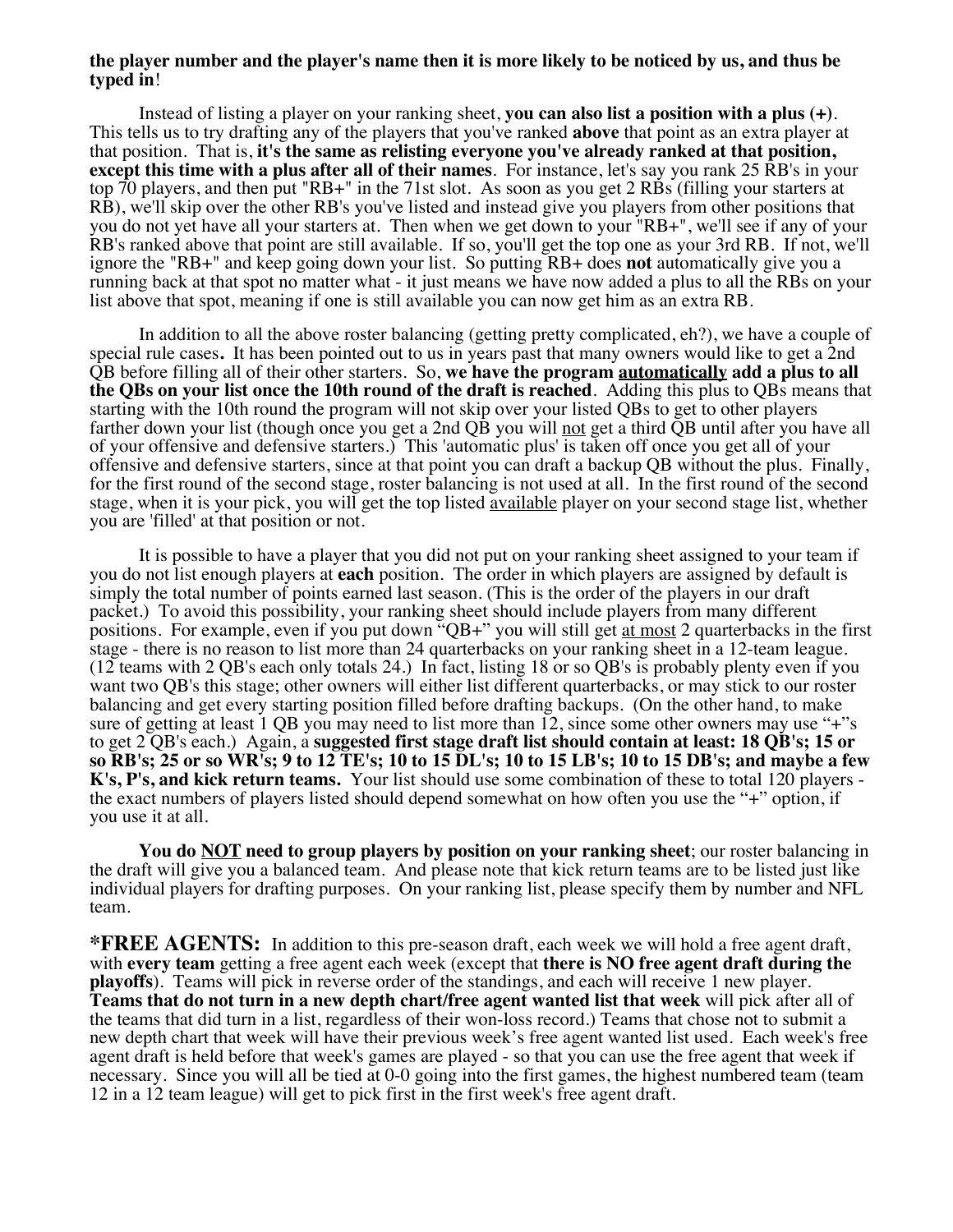## **Other Rules**

Your team's roster can be larger than 30 players - you do **NOT** have to cut players when you pick up free agents. You can also make unbalanced trades with other teams in your league, such as trading 2 players for 3. Although there is NO roster size limit, you may only list 15 starters and up to 15 backups on each depth chart, (as shown on the enclosed sample). Unlisted players on your roster will be used as final backups, and will be used in player number order. This is useful for recently drafted free agents, and for plugging holes if you are particularly thin at a certain position. You can also list players on your active depth chart the same week you try and draft them - if you succeed in picking up that player then he'll be used where you listed him, and if you don't get him (someone else picking ahead of you grabbed him) then he will simply be skipped over.

After your free first depth chart**/**free agent draft list submission, each new depth chart you submit by mail, fax or e-mail costs \$4. **HOWEVER, any depth charts and/or free agent lists turned in from your league's web page using our web based lineup form will be FREE of charge.** There will be more explanation of free agents and postmark deadlines with the information letter accompanying the 2nd stage draft results.

Trading of players is allowed through Nov. 26th, 2015, which is the deadline for turning in depth charts for the week 12 games. You may **NOT** trade away future free agent draft rights. (Once you draft a player you may trade him, but you can not trade future free agent picks!) We will continue to monitor all trades for fairness. We must receive trade notices from **BOTH** owners involved in a trade before it can become final. After all, we can't put a trade through unless we know all the teams involved in the deal really agreed to it! There is **no** additional fee for trades.

The first 14 weeks of the NFL season are used for the 14 regular season Scoresheet games. In each league, the 3 division winners and 2 next best "wild-card" teams make the playoffs. (5 teams will make the playoffs in every *Scoresheet Football* league, including leagues with a different number of teams that were organized and drafted in person.) Ties for division winners and playoff spots are broken using the same rules as in the NFL. Wild-card games are played during week 14 (meaning that week 14 stats are used both for the final regular season game and also for the wild card round), followed by the rest of the playoffs weeks 15 and 16. The home team (the team with the better regular season record, or a division winner when playing a wild card team) is given a 3 point advantage in each playoff game.

To determine our weekly and overall prize winners, we total the 15 offensive and defensive positions for each eligible team each week (i.e., ignoring opposing players). We award \$100 each of the first 14 weeks (**not** during the 3 final playoff weeks) to the team which scores the most such game points in **ALL** of *Scoresheet Football* that week. We also award \$50 to whichever team scores the second most points **throughout all of** *Scoresheet Football* each week. Also, the **ONE** league winner with the highest 16-game point total in all of *Scoresheet* (not counting the wild-card games) wins a free year's membership in all 3 *Scoresheet* sports: football, baseball and hockey. **Only** teams in leagues with at least 12 teams are eligible for these weekly and overall prizes; though league championship trophies will be awarded in **all** leagues. **NOTE: A single team can only win at most one first place prize per season, and at most one 2nd place prize per season. If the weekly winner has already won a first place prize earlier in the season then the prizes will be awarded to the next two highest point total teams that week.**

Please follow the deadlines for draft lists. If possible, we would appreciate the submission of your ranking list a couple of days before the deadline. **Please notify us as soon as possible if for some reason you've missed a draft deadline** - we'll do our best to work something out. And if you are paying on the installment plan please include a check with the ranking sheet.

Unfortunately, we can't do anything about *Scoresheet*-bound depth charts that become lost in the mail. On the other hand, if the Postal Service loses your weekly results, let us know and we'll gladly mail you a new copy. If you have any other questions or comments, please contact us. Our goal is to make *Scoresheet Football* as fun and rewarding as possible. Let's all have a great football season!